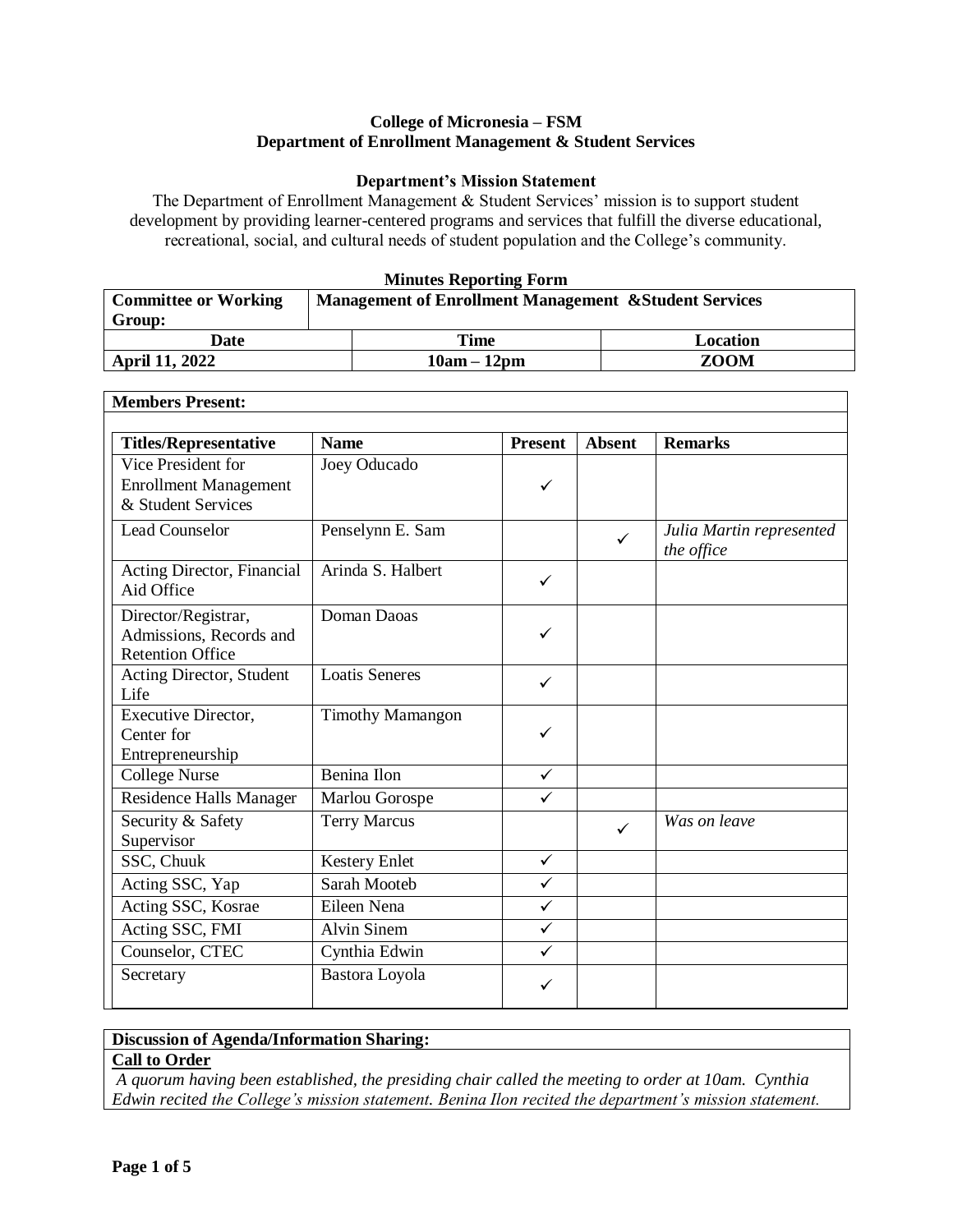## **Updates or high lights from each unit**

- *1. Financial Aid office*
	- *Pell Grant number of eligible students versus Spring2022 enrollment, students awarded versus number of eligible students and amount of awards in US dollars as of April 2022.*

| Campus       | Enrollment | Pell     | A in $%$ | Awarded    | $B$ in % | Pell Awards    |
|--------------|------------|----------|----------|------------|----------|----------------|
|              | (N)        | Eligible | of N     | Pell $(B)$ | of A     | in US\$        |
|              |            | (A)      |          |            |          |                |
| National     | 865        | 725      | 84%      | 697        | 96%      | \$2,054,145.36 |
| <b>CTEC</b>  | 272        | 221      | 81%      | 221        | 100%     | \$610,687.75   |
| Chuuk        | 234        | 149      | 64%      | 147        | 98%      | \$401,930.57   |
| Kosrae       | 153        | 123      | 80%      | 122        | 99%      | \$300,416.00   |
| Yap          | 208        | 169      | 81%      | 166        | 98%      | \$435,281.00   |
| <b>Total</b> | 1732       | 1387     | 80%      | 1353       | 98%      | \$3,802,460.68 |

*SEG Assistance total number of recipients to date is 110 and total awarded \$102,859.50*

 *SEG Work-Study number of participants per campus and number of Veterans on Work-Study*

| Campus                                             | Allocated $#$ of Slots | Worked     |
|----------------------------------------------------|------------------------|------------|
| <b>National</b>                                    | 300                    | 201        |
| <b>CTEC</b>                                        | 80                     | 55         |
| Chuuk                                              | 50                     | 14         |
| Kosrae                                             | 40                     | 5          |
| Yap                                                | 40                     | 37         |
| <b>FMI</b>                                         | 43                     | 43         |
| VA                                                 | 4                      | 4          |
| Scholarship Checks received from four sources<br>➤ |                        |            |
| Source of Scholarship                              | $#$ of checks          | Amount     |
| Kosrae                                             | 2                      | \$2,000.00 |
| Yap                                                | 5                      | \$5,000.00 |

- *2. Office of Admissions, Records & Retention*
	- *Early registration for Summer2022 started on April 4-8, 2022 and has been extended until May 20, 2022. Late admission fee of \$10.00 has been waived by the Interim President.*
	- *The Summer2022 current enrollment headcount is 428 or 42% of target all campus-wide, in terms of credits, 2,366 or 41% of 5,759 target credits.*
	- *Spring2022 COMET, out of 1,310 students who took the test, 79% or 1,040 passed into the college's programs while 21% or 270 were not admitted.*

| <b>State</b> | Degree | $\%$ | ACE | %   | Cert | %   | NonAd | %   | Total |
|--------------|--------|------|-----|-----|------|-----|-------|-----|-------|
| Chuuk        | 91     | 23%  | 36  | 9%  | 106  | 26% | 168   | 42% | 401   |
| Kosrae       | 39     | 37%  |     | 5%  | 42   | 40% | 20    | 19% | 106   |
| Pohnpei      | 256    | 42%  | 120 | 20% | 180  | 30% | 51    | 8%  | 607   |
| Yap          | 73     | 37%  | 35  | 18% | 57   | 29% | 31    | 16% | 196   |
| <b>Total</b> | 459    | 35%  | 196 | 15% | 385  | 29% | 270   | 21% | 1310  |

 *Scheduled visits to public and private high schools of Pohnpei for distribution of admission packets are scheduled on April 25-29, 2022. Admission letters are provided to the state campuses for distribution.*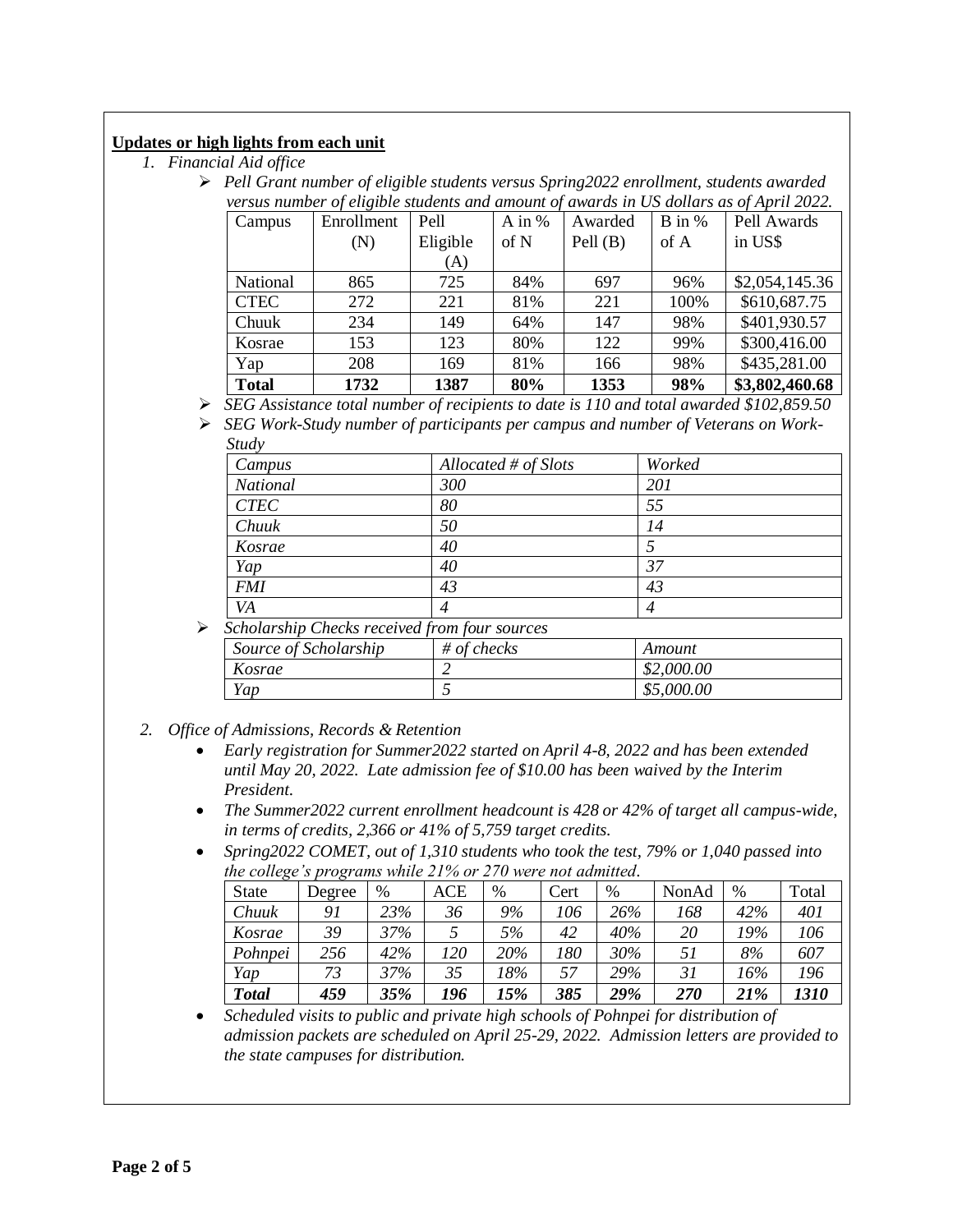- *Special registration for Summer2022 to new incoming freshmen* 
	- *June 6 – 10, 2022 – Registration and orientation*
	- *June 13, 2022 – First day of instruction*
	- *June 14, 2022 – Last day of add/drop courses*
- *3. Student Life office*
	- *A student services aide was newly hired on special contract on March 14, 2022 for the duration of six months. The Presiding Chair recommended for the Acting Director to process a personnel requisition with the required documents to be provided to Human Resources office for advertisement of the position.*
	- *The Founding Day event was successfully celebrated on April 1, 2022. There was no sports activities or other events, only cultural presentations. Six teams (PSO, ChuuChok, KSO, YSO, CTEC and PingMwok) participated in the event. This year's theme "Cultural and Education provide the foundation for student success". Faculty and staff were assigned to teams to promote college community engagement. Founding Day championship ballgames are still on going.*
	- *To commemorate this year's World's Leprosy and TB day, the Campus Nurse and Pohnpei State Leprosy and TB programs conducted a massive screening for leprosy and tuberculosis, handed out deworming medications and others to students, staff and faculty during the week of March 21-25, 2022.*
	- *The annual Health Fair is tentatively scheduled on April 29, 2022.*
	- *91% of the residence hall students already received the COVID-19 vaccination. Students who have not received the vaccination are required to be immunized and follow protocols set by the college for infection control (handwashing, social distancing and others).*
	- *The occupancy in the residence halls were resumed to maximum capacity to 4 per room but continued to follow restrictions on social distancing effort.*
	- *Four staff are currently working at the female residence hall, there's a need of one staff to cover the shifts. The Presiding Chair recommended for the RH Manager to hire a special contract temporarily and submit a personnel requisition and vacancy review for his review prior to Cabinet's meeting.*
- *4. Center for Entrepreneurship*
	- *On March 22, 2022, the Pohnpei State Department of Education (PDOE) and the Center for Entrepreneurship in partnership with UNICEF joined the rest of the world to celebrate the 2022 World Water Day at the Kolonia-China Friendship Center. The CFE interns led the coordination and organization of the event. The event was joined by more than three hundred participants from all over Pohnpei. Interns applied their communication skills, marketing skills, and leadership skills to ensure that the event was successful.*
	- *Currently, the interns are preparing for their next event, which celebrates World Menstrual Hygiene month. The center also plans to expand the internship program to the other states starting in August 2022.*
- *5. Counseling office*
	- *There are four tutors at National campus. There were only few students showed up for tutorial services. The Counselor is having challenges in reaching out to them as they are not responding to emails. For the time being, she's working with instructors to refer the at-risk students or students that are shown in the early warning deficiency report.*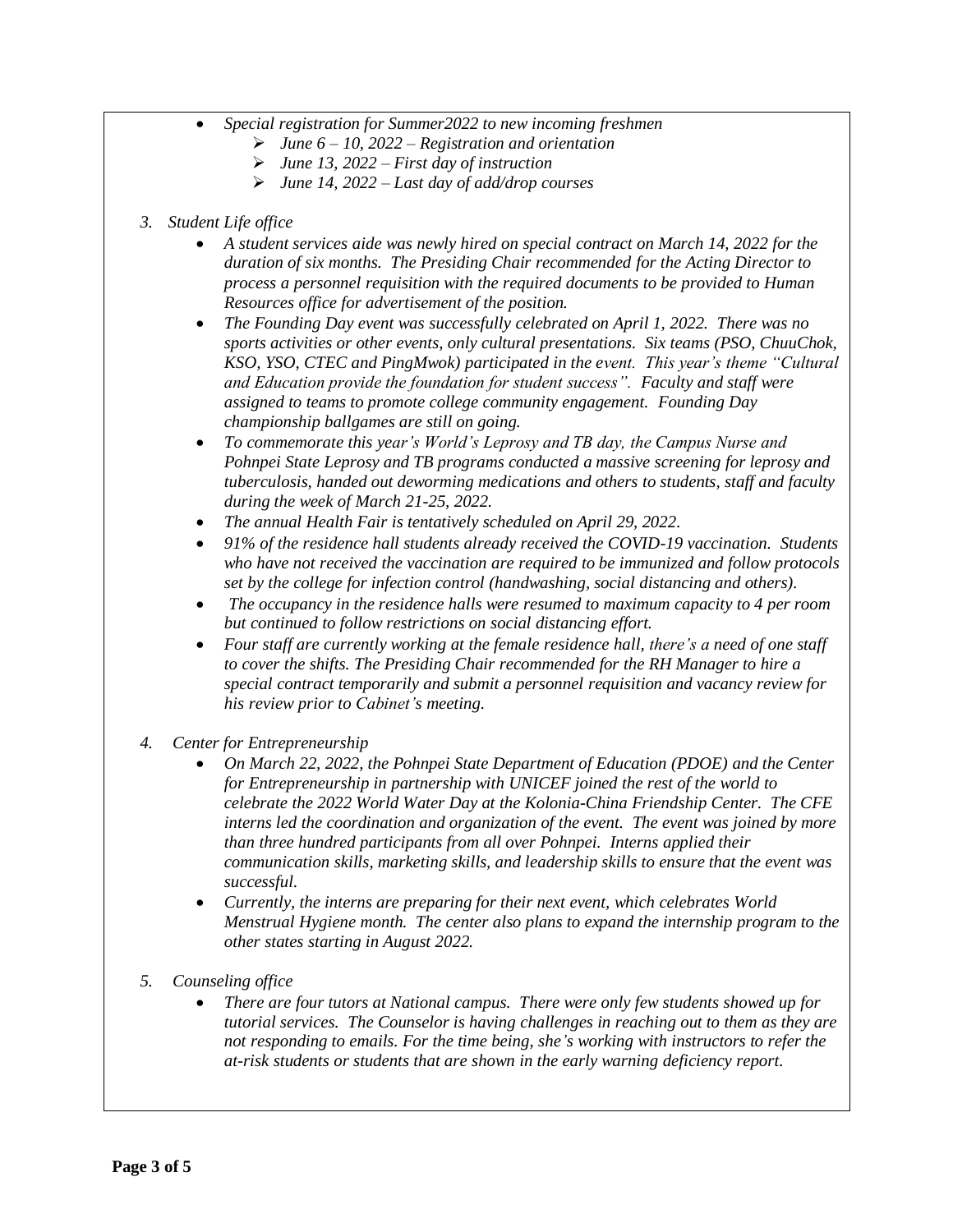#### *6. Yap campus*

- *An on-line training for Sexual Harassment for staff was on March 16, 2022.*
- *Founding Day 2022 was celebrated on March 31, 2022 with over a 100 students participated.*
- *Pow-wow sessions with students who are at-risk or showed in the early warning deficiency list.*
- *There are four full-time security officers and one on special contract as part-time employee. The Presiding Chair recommended the Dean to complete a personnel requisition with a vacancy review form to be sent for his review, then submit to the Cabinet for approval.*
- *The security and safety office and tutorial services which is now called Academic Service Center (ASC) are under Dean's supervision.*

## *7. FSM-FMI*

- *100% of their students are COVID-19 vaccinated.*
- *Currently conducting Fall2022 recruitment at the high schools in the FSM.*
- *The students, staff and faculty celebrated the Founding Day on April 1, 2022 with fun games. The teams were divided into four groups (Blue, White, Gray, and Red). The event was very successful.*
- *Need additional security officer, the Presiding Chair recommended to hire a special contract for duration of 6 months while working on a permanent position.*
- *8. Chuuk campus*
	- *To promote student engagement and interaction among students, faculty and staff, the campus celebrated Student-Faculty Spirit Week on March 29 – 31, followed by the Founding Day on April 1, 2022.*
	- *The SSC and the counselor worked as a team in counseling the students that are shown in the deficiency list for tutorial services.*

### *9. Kosrae campus*

- *Students, Staff and Faculty spent a picnic conservation on a remote island to celebrate the Founding Day on 3/31-4/1/2022.*
- *Additional personnel is needed so the Presiding Chair recommended the Acting SSC to work with the Campus Dean to complete a personnel requisition with a vacancy review form to be sent for his review prior to Cabinet's approval.*
- *One of the security officers, Henry Alokoa is back on island and will continue his work on Monday, 4/18/2022. He was very sick and referred off-island for treatment.*
- *Commencement exercises for Spring2022 will be held in July 2022.*
- *The Presiding Chair recommended all students with outstanding balances to utilize the We Care Student Aid.*
- *COVID-19 Booster shots, flu shots and regular vaccination were administered to students, staff, and faculty last week.*

### *10. CTEC*

- *The campus nurse and a group of nurses from Pohnpei State Public Health are administering the COVID-19 regular and booster shots as well as flu shots at student services center today.*
- *March 25, 2022 was Tuberculosis and leprosy awareness month. There was a presentation followed by screening and testing to 64 students and staff.*